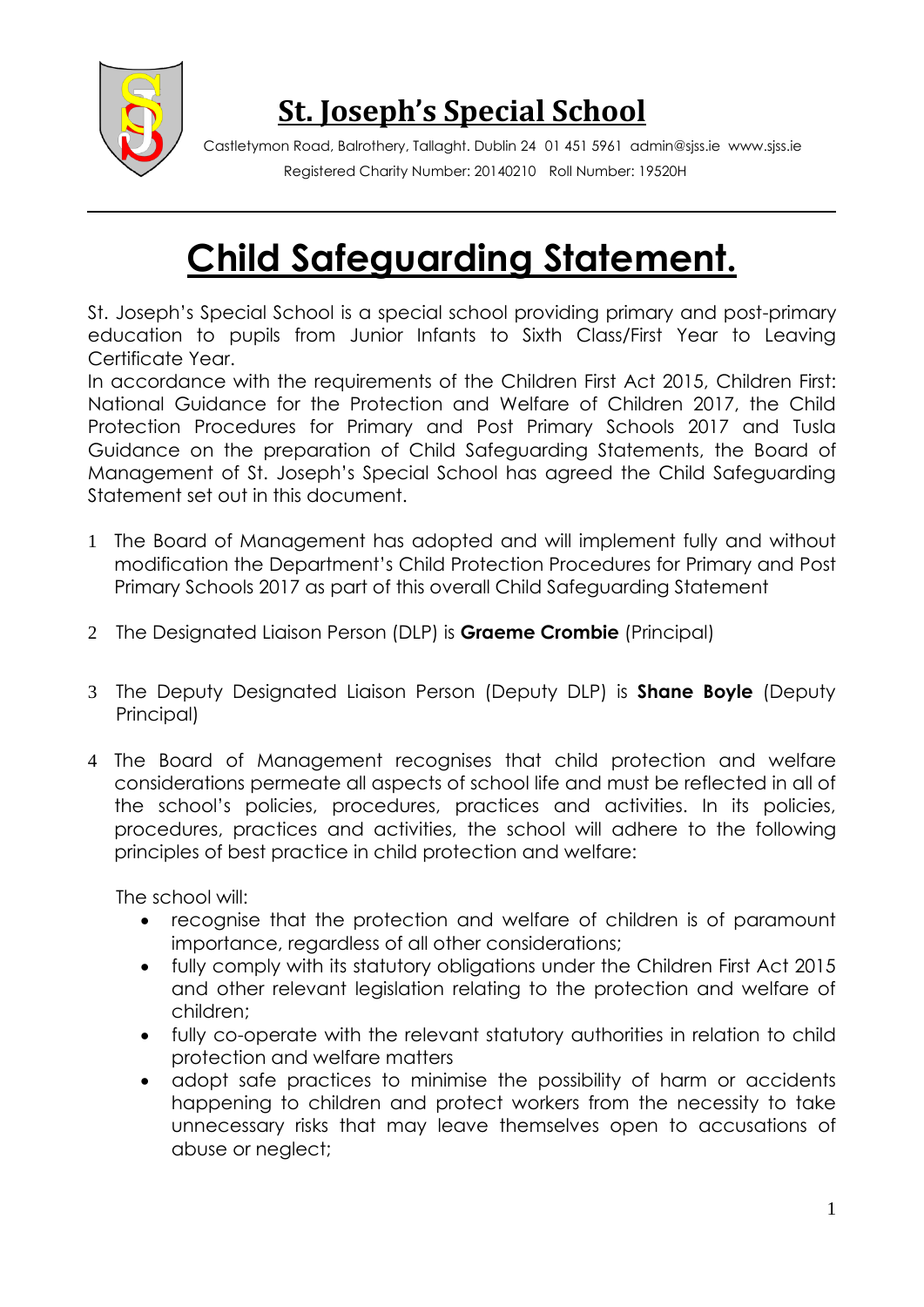- develop a practice of openness with parents and encourage parental involvement in the education of their children; and
- fully respect confidentiality requirements in dealing with child protection matters.

The school will also adhere to the above principles in relation to any adult pupil with a special vulnerability.

- 5 The following procedures/measures are in place:
	- In relation to any member of staff who is the subiect of any investigation (howsoever described) in respect of any act, omission or circumstance in respect of a child attending the school, the school adheres to the relevant procedures set out in Chapter 7 of the Child Protection Procedures for Primary and Post-Primary Schools 2017 and to the relevant agreed disciplinary procedures for school staff which are published on the DES website.
	- In relation to the selection or recruitment of staff and their suitability to work with children, the school adheres to the statutory vetting requirements of the National Vetting Bureau (Children and Vulnerable Persons) Acts 2012 to 2016 and to the wider duty of care guidance set out in relevant Garda vetting and recruitment circulars published by the DES and available on the DES website.
	- In relation to the provision of information and, where necessary, instruction and training, to staff in respect of the identification of the occurrence of harm (as defined in the 2015 Act) the school-
		- Has provided each member of staff with a copy of the school's Child Safeguarding Statement
		- Ensures all new staff are provided with a copy of the school's Child Safeguarding Statement
		- Encourages staff to avail of relevant training
		- Encourages Board of Management members to avail of relevant training
		- The Board of Management maintains records of all staff and Board member training
	- In relation to reporting of child protection concerns to Tusla, all school personnel are required to adhere to the procedures set out in the Child Protection Procedures for Primary and Post-Primary Schools 2017,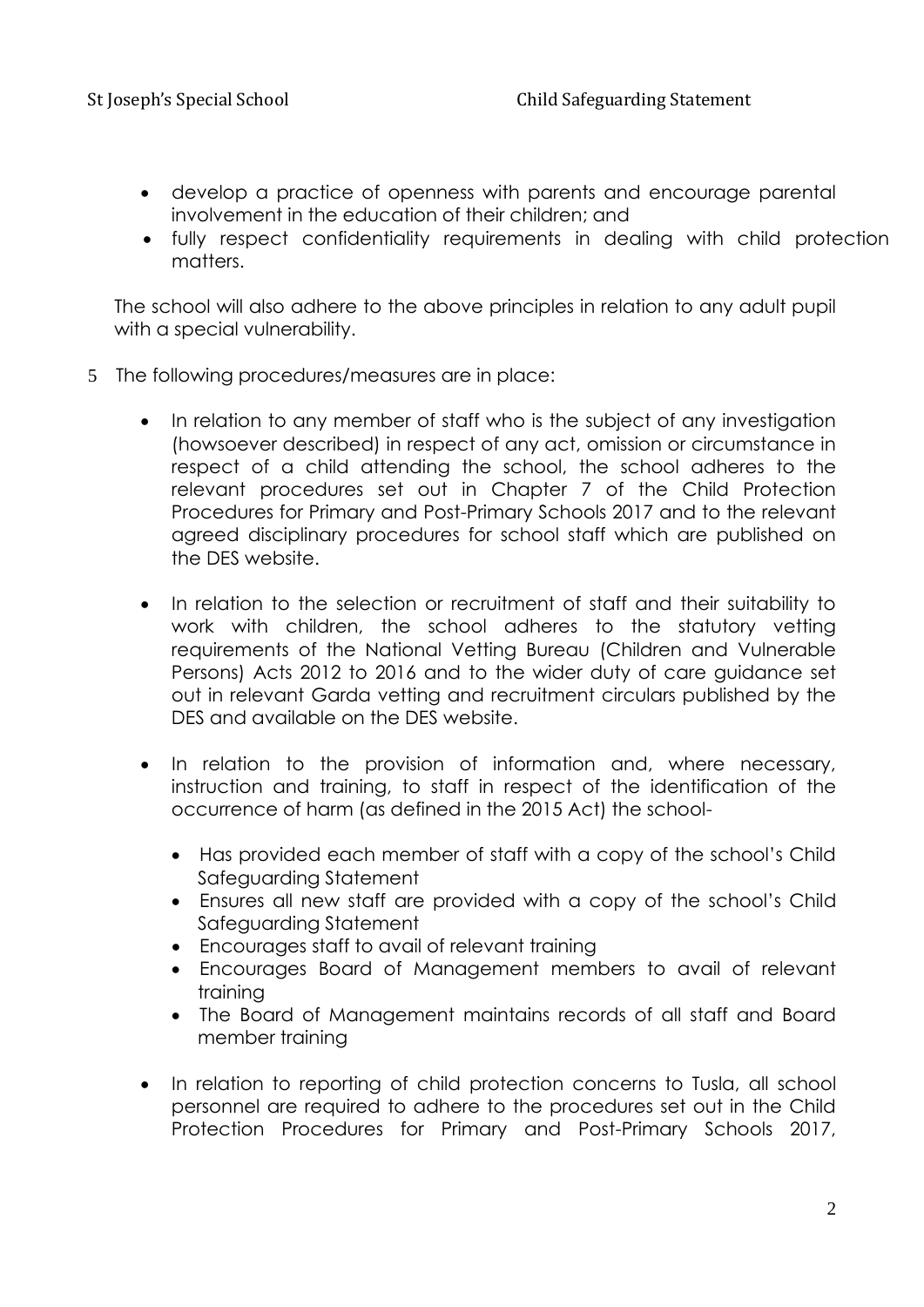including in the case of registered teachers, those in relation to mandated reporting under the Children First Act 2015.

- In this school the Board has appointed the above named DLP as the "relevant person" (as defined in the Children First Act 2015) to be the first point of contact in respect of the s child safeguarding statement.
- All registered teachers employed by the school are mandated persons under the Children First Act 2015.
- In accordance with the Children First Act 2015, the Board has carried out an assessment of any potential for harm to a child while attending the school or participating in school activities. A written assessment setting out the areas of risk identified and the school's procedures for managing those risks is attached as an appendix to this statement.
- The various procedures referred to in this Statement can be accessed via the school's website, the DES website or will be made available on request by the school.
- 6 This statement has been published on the school's website and has been provided to all members of school personnel, the Parents' Association (if any) and the patron. It is readily accessible to parents and guardians on request. A copy of this Statement will be made available to Tusla and the Department if requested.
- 7 This Child Safeguarding Statement will be reviewed annually or as soon as practicable after there has been a material change in any matter to which this statement refers.

This Child Safeguarding Statement was Reviewed by the Board of Management on **30 September 2021**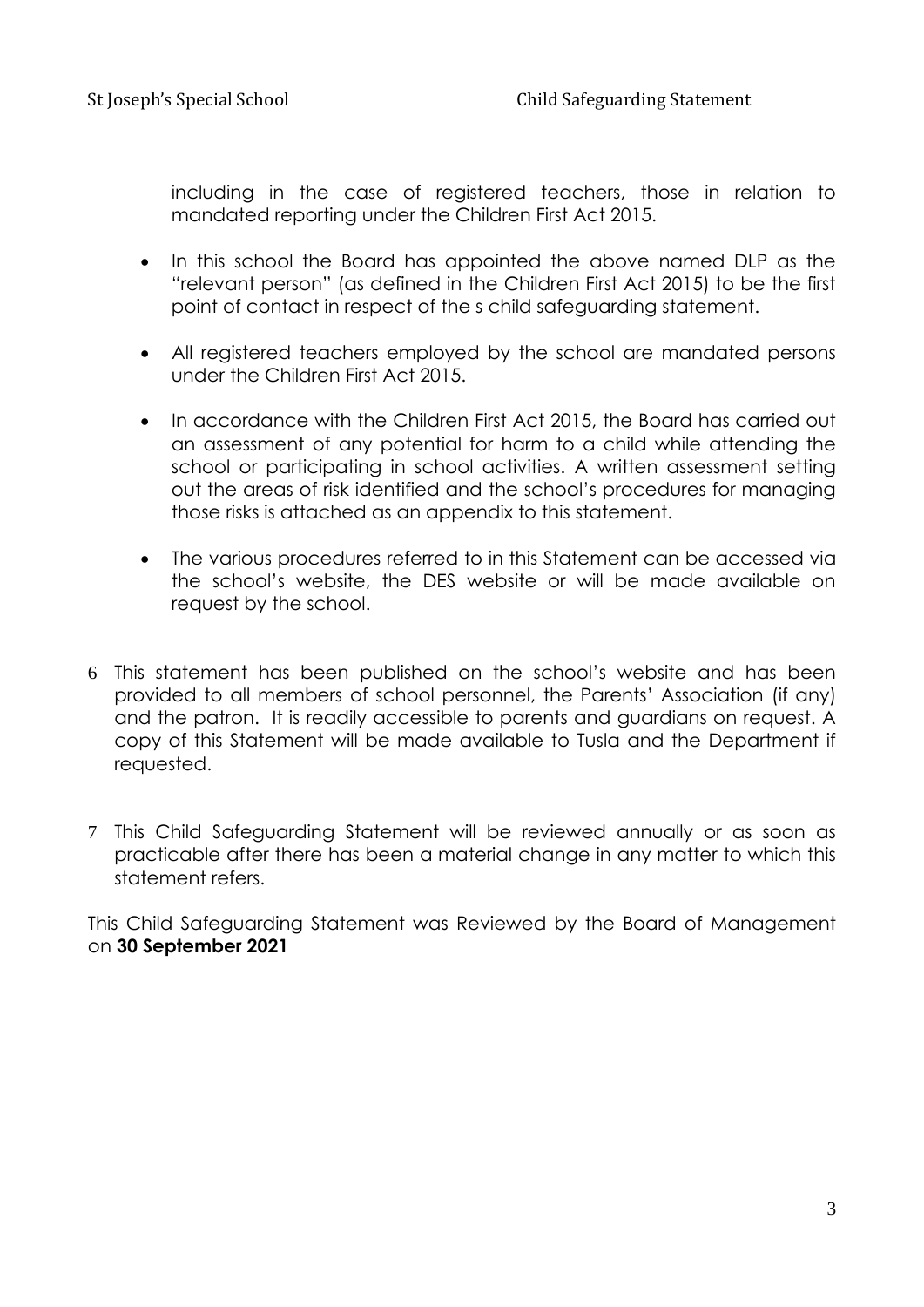### **Child Safeguarding Risk Assessment**

(of any potential harm)

| <b>List of School Activities</b>                                           | <b>Risk</b><br>Level | The School has identified the<br>following Risk of Harm | The School has the following Procedures in<br>place to address risk identified in this<br>assessment                                                                                      |
|----------------------------------------------------------------------------|----------------------|---------------------------------------------------------|-------------------------------------------------------------------------------------------------------------------------------------------------------------------------------------------|
| Training of school personnel in Child<br><b>Protection matters</b>         | High                 | Harm not recognised or reported<br>promptly             | Child Safeguarding Statement & DES<br>procedures made available to all staff                                                                                                              |
|                                                                            |                      |                                                         | DLP& DDLP to attend PDST face to face<br>training<br>All Staff to view Tusla training module & any<br>other online training offered by PDST<br>BOM records all records of staff and board |
|                                                                            |                      |                                                         | training                                                                                                                                                                                  |
| One to one teaching                                                        | Med                  | Harm by school personnel                                | School has policy in place for one to one<br>teaching<br>Open doors are best practice<br>Glass in window                                                                                  |
| Care of children with special needs,<br>including intimate care needs      | High                 | Harm by school personnel                                | Policy on intimate care                                                                                                                                                                   |
| Toilet areas                                                               | High                 | Inappropriate behaviour                                 | Staff supervision in common areas outside<br>toilets                                                                                                                                      |
| Curricular Provision in respect of SPHE,<br>RSE, Stay safe.                | Med                  | Non-teaching of same                                    | School implements SPHE, RSE, Stay Safe in full                                                                                                                                            |
| Managing of challenging behaviour<br>amongst pupils, including appropriate | <b>High</b>          | Injury to pupils and staff                              | <b>Health &amp; Safety Policy</b><br>Code Of Behaviour                                                                                                                                    |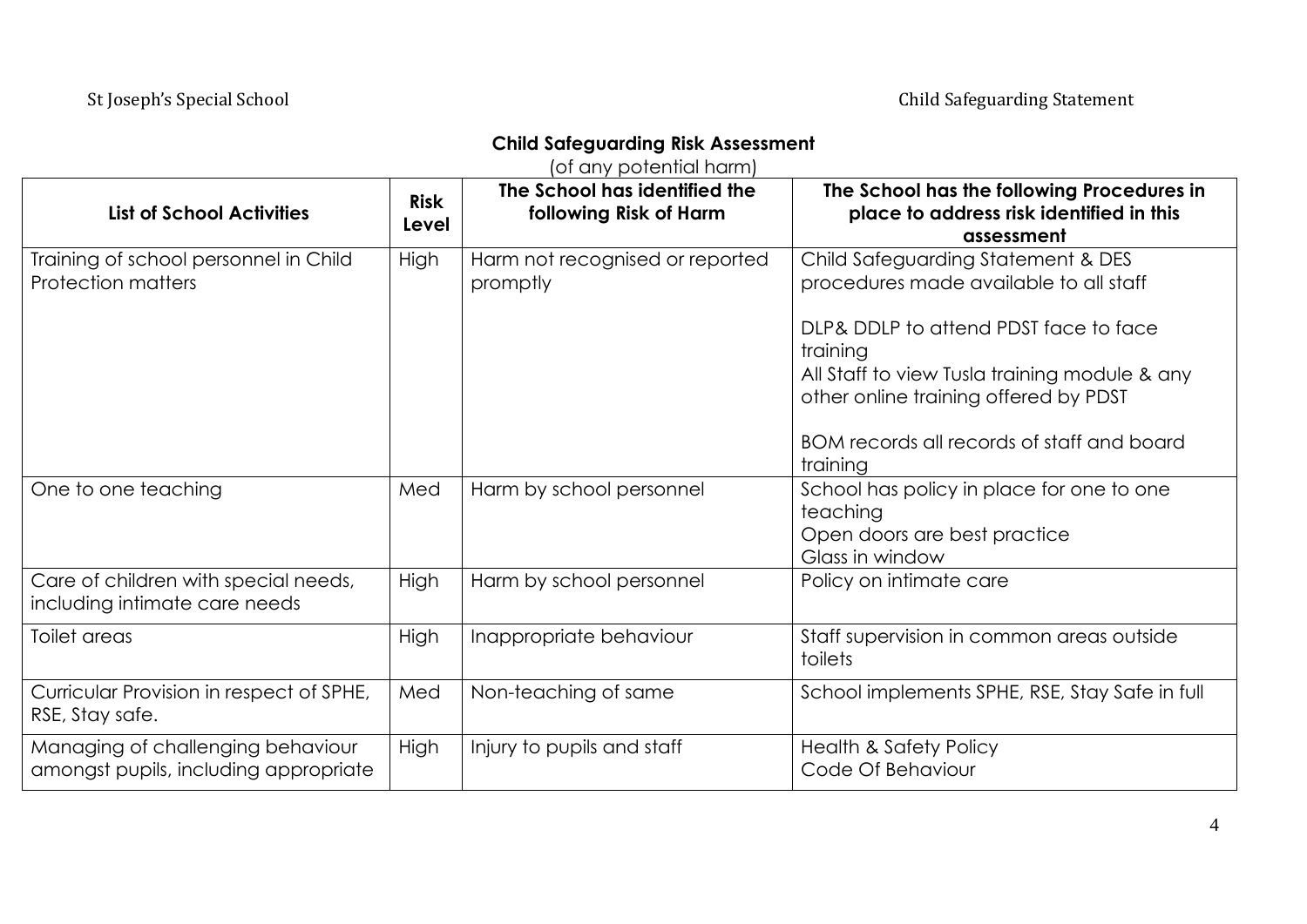| use of restraint                                |                      |                                                                                                             | Positive Inter                                                                                                                                                      |
|-------------------------------------------------|----------------------|-------------------------------------------------------------------------------------------------------------|---------------------------------------------------------------------------------------------------------------------------------------------------------------------|
| <b>List of School Activities</b>                | <b>Risk</b><br>Level | The School has identified the<br>following Risk of Harm                                                     | The School has the following Procedures in<br>place to address risk identified in this<br>assessment                                                                |
| Daily, arrival and dismissal of pupils          | Med                  | Harm from other pupils, unknown<br>adults on the playground<br>Traffic on avenue<br>Inappropriate behaviour | Arrival and dismissal Policy & Procedures<br><b>Supervision Policy Teachers/SNAs</b><br>Traffic Management Procedures in place<br><b>Health &amp; Safety Policy</b> |
| Recreation breaks for pupils                    | High                 | Injury to pupils/Bullying<br>Harm not recognised or properly<br>or promptly reported                        | Policy & Procedures in place<br><b>Health &amp; Safety Policy</b><br>Code Of Behaviour                                                                              |
| Classroom teaching<br><b>Practical Subjects</b> | Med                  | Harm to pupils<br>Harm not recognised or properly<br>or promptly reported                                   |                                                                                                                                                                     |
| Outdoor teaching activities                     | Med                  | Risk of harm to students<br>risk of harm through absconding                                                 | <b>Supervision Policy</b><br>Stay Safe Programme<br><b>Vetting Procedures</b><br>Outings and Tours Policy                                                           |
| <b>Sporting Activities</b><br>Changing rooms    | Med                  | Inappropriate behaviour<br>Harm to students                                                                 | <b>Supervision Policy</b><br>Intimate Care Policy<br><b>Staff Vetting</b><br>Anti Bullying Policy                                                                   |
| <b>Sports Coaches</b>                           | Med                  | Harm to pupils                                                                                              | <b>Supervision Policy</b><br>Child Safeguarding Statement<br>Intimate Care Policy<br><b>Staff Vetting</b><br>Anti Bullying Policy                                   |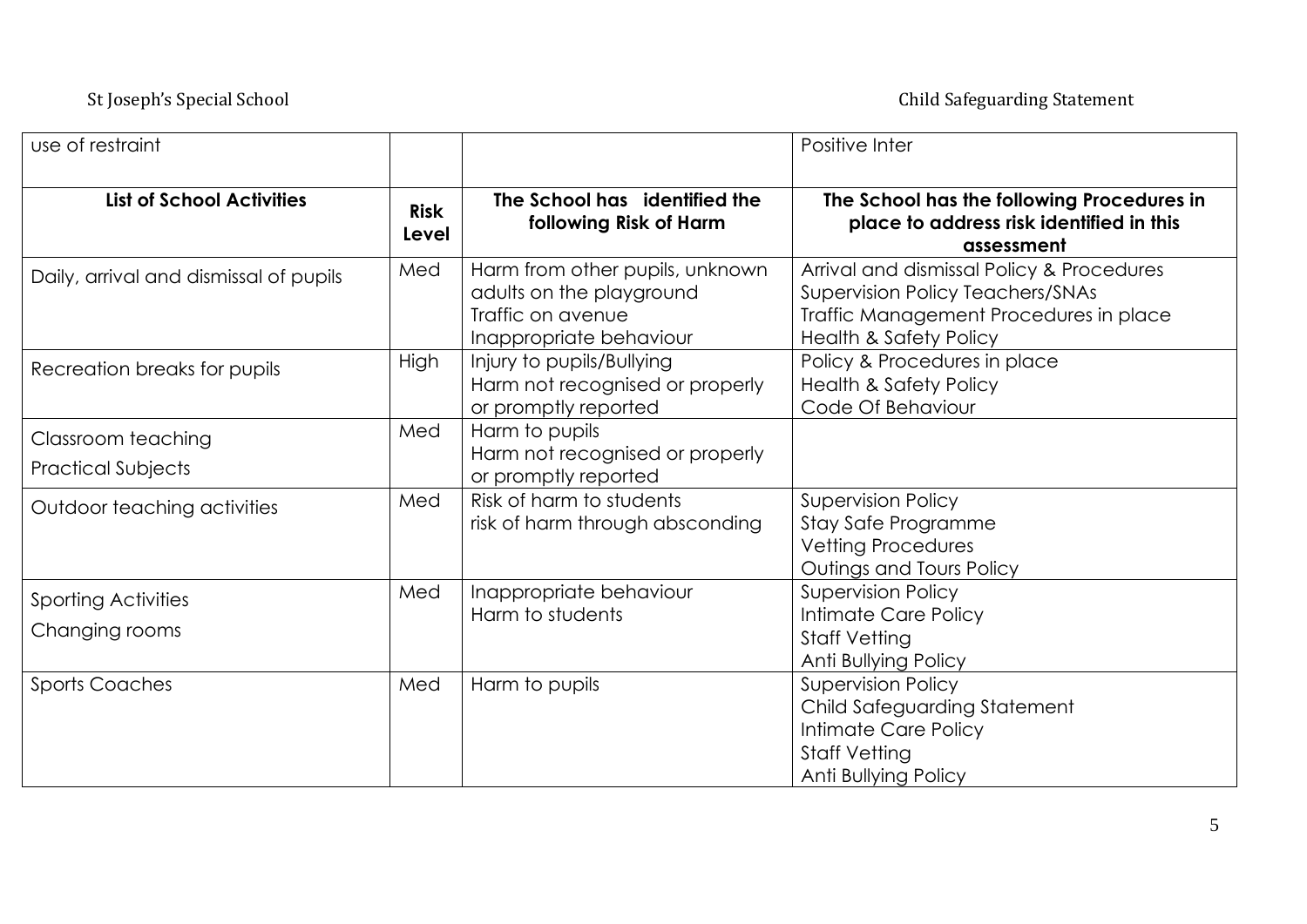### St Joseph's Special School Child Safeguarding Statement

| Students participating in work<br>experience                        | Low | Harm by student                                                           | Work experience Policy<br>Child Safeguarding Statement.                                                                                                       |
|---------------------------------------------------------------------|-----|---------------------------------------------------------------------------|---------------------------------------------------------------------------------------------------------------------------------------------------------------|
| <b>Educational Trips/Matches</b>                                    | Med | Risk of harm to students<br>risk of harm through absconding               | <b>Supervision Policy</b><br>Stay Safe Programme<br><b>Vetting Procedures</b><br>Outings and Tours Policy                                                     |
| Sports Day, Exhibitions, Open Days,<br>Coffee Mornings              | Med | Risk of harm to students<br>risk of harm through absconding               | <b>Supervision Policy</b><br>Stay Safe Programme<br><b>Vetting Procedures</b><br>Outings and Tours Policy<br>Visitors sign in book<br>Secure Fob locked doors |
| Use of off-site facilities for school<br>activities                 | Med | Harm to pupils                                                            | <b>Educational Trips Policy</b>                                                                                                                               |
| School<br>transport<br>arrangements<br>including use of bus escorts | Med | Harm to pupils<br>Harm not recognised or properly<br>or promptly reported | Vetting Procedures for escorts<br>Child protection training for Escorts<br>Child Safeguarding Statement                                                       |
| <b>Volunteers/Parents</b>                                           | Med | Harm to pupils                                                            | Vetting Procedures<br>Policy for Parents/Volunteers                                                                                                           |
| Administration of First Aid                                         | Med | Harm to pupils<br>Harm not recognised or properly<br>or promptly reported | <b>Accident Injury Policy</b><br>Child Safeguarding Statement                                                                                                 |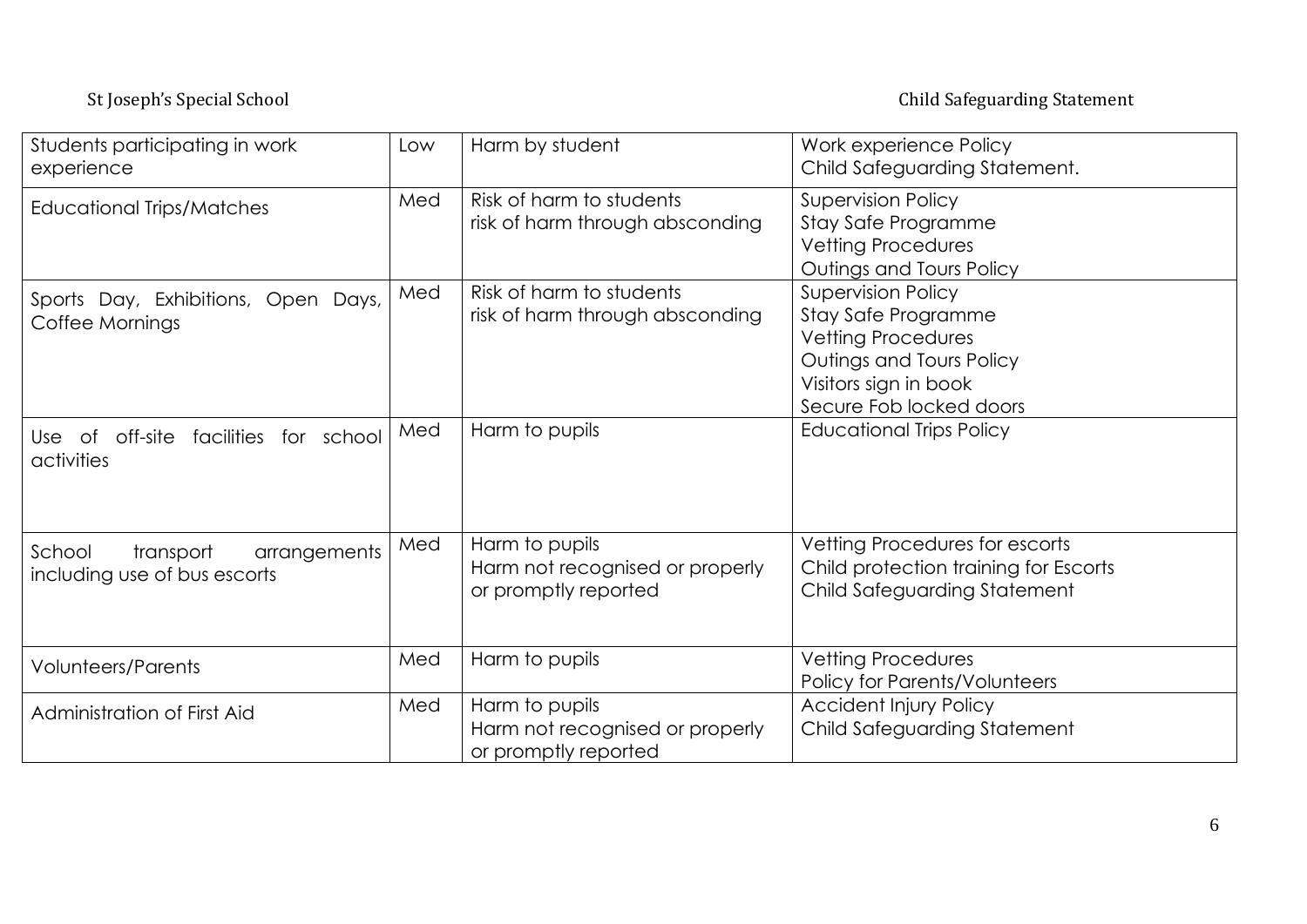### St Joseph's Special School Child Safeguarding Statement

| Administration of Medicine                                                                                                                                                                                                                                                                                                                 | Med  | Harm to pupils<br>Harm not recognised or properly<br>or promptly reported                     | Administration of Medication Policy<br>Child Safeguarding Statement                                                              |
|--------------------------------------------------------------------------------------------------------------------------------------------------------------------------------------------------------------------------------------------------------------------------------------------------------------------------------------------|------|-----------------------------------------------------------------------------------------------|----------------------------------------------------------------------------------------------------------------------------------|
| Prevention and dealing with bullying<br>amongst pupils                                                                                                                                                                                                                                                                                     | Med  | Harm to pupils<br>Harm not recognised or properly<br>or promptly reported                     | Anti-Bullying Policy<br>Code of Behaviour<br>Child Safeguarding Statement                                                        |
| $\overline{1}$<br>external<br>personnel<br>Use<br>Оf<br>supplement curriculum                                                                                                                                                                                                                                                              | Med  | Harm to pupils from external staff<br>Harm not recognised or properly<br>or promptly reported | <b>Supervision Policy</b><br>Child Safeguarding Statement<br><b>Vetting Procedures</b><br><b>Tusla Child Protection Training</b> |
| of<br>with<br>specific<br>pupils<br>Care<br>vulnerabilities/ needs such as<br>Pupils from ethnic<br>minorities/migrants<br>Members of the Traveller<br>community<br>Lesbian, gay, bisexual or<br>transgender (LGBT) children<br>Pupils perceived to be LGBT<br>Pupils of minority religious faiths<br>Children in care<br>Children on CPNS | Med  | Harm not recognised or properly<br>or promptly reported<br>Harm to pupils                     | Anti-Bullying Policy<br>Code of Behaviour<br>Child Safeguarding Statements                                                       |
| $\circ$ f<br>Information<br>Use<br>and<br>Communication Technology by pupils                                                                                                                                                                                                                                                               | High | <b>Bullying</b><br>Staff not following policies &                                             | <b>ICT policy</b><br>Anti-Bullying Policy                                                                                        |